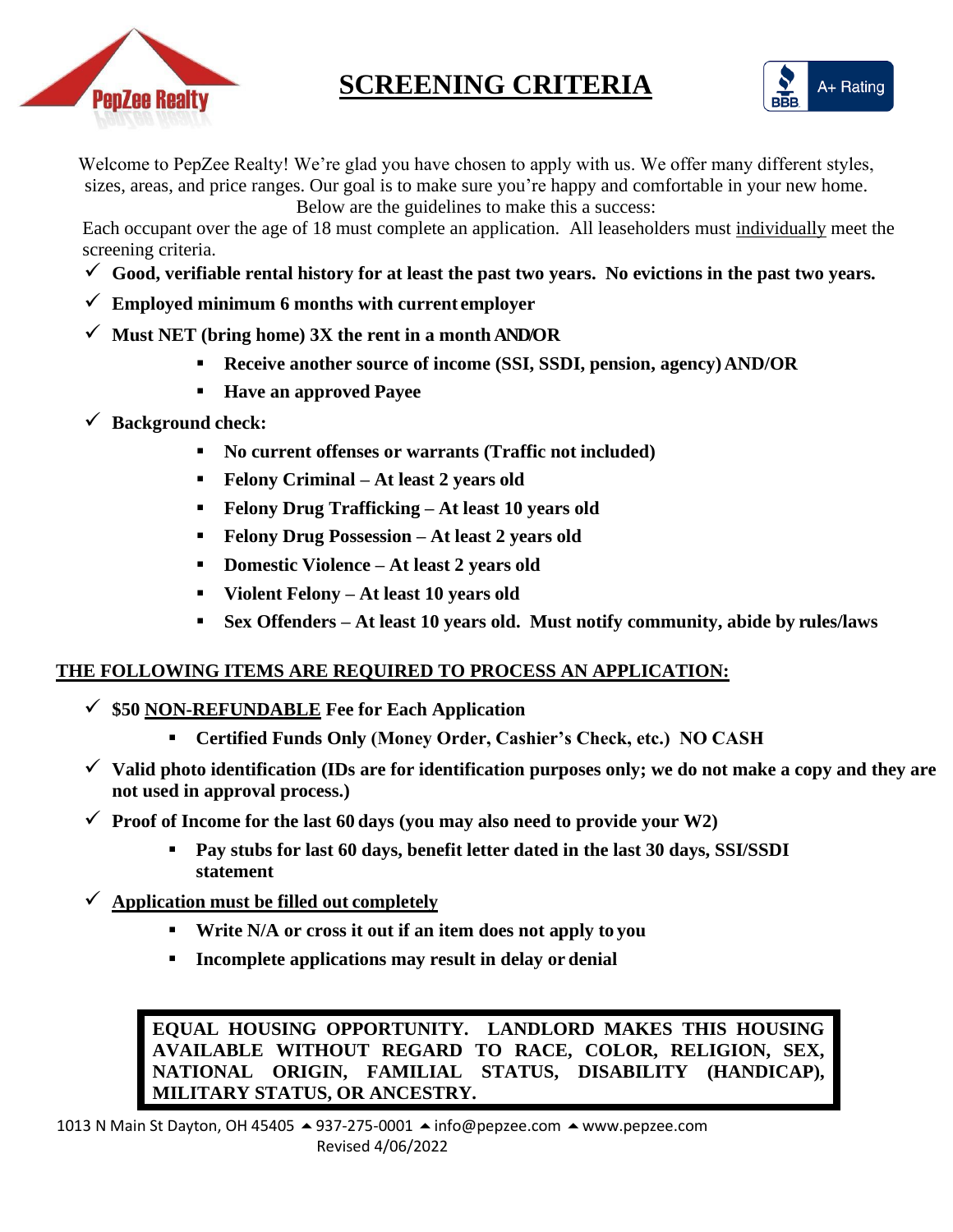#### **PEPZEE REALTY RENTAL APPLICATION**

Fax to 937-275-0003, email to [info@pepzee.com, o](mailto:info@pepzee.com)r bring in to 1013 N Main St, Dayton, OH 45405 Please allow 3-5 business days to process application

| Address(s) Applying for:                                                                                                                                                                                                       |  |                                   |  |  |                                                                |                        |  |
|--------------------------------------------------------------------------------------------------------------------------------------------------------------------------------------------------------------------------------|--|-----------------------------------|--|--|----------------------------------------------------------------|------------------------|--|
| <b>How Did You Hear About Us?</b>                                                                                                                                                                                              |  |                                   |  |  |                                                                |                        |  |
| $\Box$ Craigslist $\Box$ PepZee Website                                                                                                                                                                                        |  |                                   |  |  | $\square$ Sign $\square$ Flyer $\square$ Zillow/Trulia/Hotpads |                        |  |
| $\Box$ Agency $\Box$ Apartments.com                                                                                                                                                                                            |  |                                   |  |  |                                                                |                        |  |
| PepZee Tenant Referral                                                                                                                                                                                                         |  |                                   |  |  |                                                                |                        |  |
| Why are you moving? (Check all that apply and describe)                                                                                                                                                                        |  |                                   |  |  |                                                                |                        |  |
| $\square$ More space $\square$                                                                                                                                                                                                 |  |                                   |  |  |                                                                |                        |  |
|                                                                                                                                                                                                                                |  |                                   |  |  |                                                                |                        |  |
|                                                                                                                                                                                                                                |  | $\Box \text{Other}\_\_\_\_\_\_\_$ |  |  |                                                                |                        |  |
| <b>APPLICANT:</b>                                                                                                                                                                                                              |  |                                   |  |  |                                                                |                        |  |
|                                                                                                                                                                                                                                |  |                                   |  |  |                                                                |                        |  |
|                                                                                                                                                                                                                                |  |                                   |  |  |                                                                |                        |  |
|                                                                                                                                                                                                                                |  |                                   |  |  |                                                                |                        |  |
|                                                                                                                                                                                                                                |  |                                   |  |  |                                                                |                        |  |
|                                                                                                                                                                                                                                |  |                                   |  |  |                                                                |                        |  |
|                                                                                                                                                                                                                                |  |                                   |  |  |                                                                |                        |  |
| <b>CURRENT ADDRESS:</b>                                                                                                                                                                                                        |  |                                   |  |  |                                                                |                        |  |
|                                                                                                                                                                                                                                |  |                                   |  |  |                                                                |                        |  |
| Landlord's Name: Landlord's Name: LL Phone #: (Campaigned Text Contract Contract Contract Contract Contract Contract Contract Contract Contract Contract Contract Contract Contract Contract Contract Contract Contract Contra |  |                                   |  |  |                                                                |                        |  |
|                                                                                                                                                                                                                                |  |                                   |  |  |                                                                |                        |  |
|                                                                                                                                                                                                                                |  |                                   |  |  |                                                                |                        |  |
| Rent per month: \$                                                                                                                                                                                                             |  |                                   |  |  |                                                                |                        |  |
| <b>PREVIOUS ADDRESS:</b>                                                                                                                                                                                                       |  |                                   |  |  |                                                                |                        |  |
|                                                                                                                                                                                                                                |  |                                   |  |  |                                                                |                        |  |
| Landlord's Name: LL Phone #: (Chapter 2014)                                                                                                                                                                                    |  |                                   |  |  |                                                                |                        |  |
|                                                                                                                                                                                                                                |  |                                   |  |  |                                                                |                        |  |
|                                                                                                                                                                                                                                |  |                                   |  |  |                                                                |                        |  |
|                                                                                                                                                                                                                                |  |                                   |  |  |                                                                |                        |  |
| PREVIOUS ADDRESS:                                                                                                                                                                                                              |  |                                   |  |  |                                                                |                        |  |
| Street:                                                                                                                                                                                                                        |  |                                   |  |  |                                                                | Apt: City: State: Zip: |  |
| Landlord's Name: LL Phone #: (Call 2013)                                                                                                                                                                                       |  |                                   |  |  |                                                                |                        |  |
| LL Address: __________________________________City: __________________State: ________Zip: ________________                                                                                                                     |  |                                   |  |  |                                                                |                        |  |
| Month/Year Moved In: ___________________Month /Year Moved Out: ___________# of Bedrooms: __________                                                                                                                            |  |                                   |  |  |                                                                |                        |  |
| Rent per month: \$ Reason for Leaving:                                                                                                                                                                                         |  |                                   |  |  |                                                                |                        |  |
| Office Use Only:                                                                                                                                                                                                               |  |                                   |  |  |                                                                |                        |  |
|                                                                                                                                                                                                                                |  |                                   |  |  |                                                                |                        |  |
|                                                                                                                                                                                                                                |  |                                   |  |  |                                                                |                        |  |
|                                                                                                                                                                                                                                |  |                                   |  |  |                                                                |                        |  |
|                                                                                                                                                                                                                                |  |                                   |  |  |                                                                |                        |  |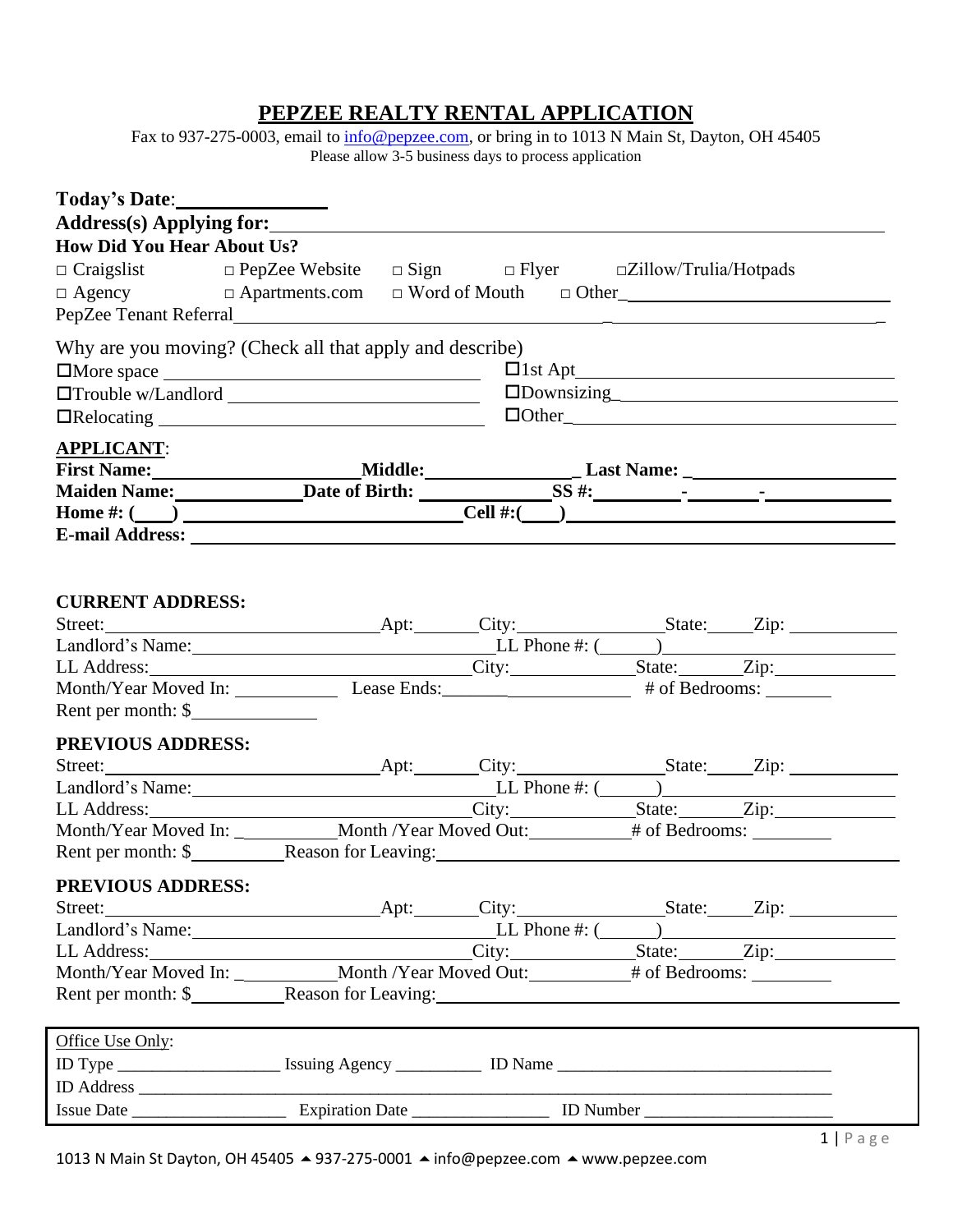#### **OTHER OCCUPANTS OVER 18 YEARS OLD THAT WILL BE LIVING AT THE ADDRESS**:

| Name:                                                                                                                                                                                                                          |                                                    |  | Name:                                                                                                                                                                                                                                                                                                                                                                                                                       |  |  |  |
|--------------------------------------------------------------------------------------------------------------------------------------------------------------------------------------------------------------------------------|----------------------------------------------------|--|-----------------------------------------------------------------------------------------------------------------------------------------------------------------------------------------------------------------------------------------------------------------------------------------------------------------------------------------------------------------------------------------------------------------------------|--|--|--|
| Relation:                                                                                                                                                                                                                      |                                                    |  |                                                                                                                                                                                                                                                                                                                                                                                                                             |  |  |  |
|                                                                                                                                                                                                                                |                                                    |  |                                                                                                                                                                                                                                                                                                                                                                                                                             |  |  |  |
| Name:                                                                                                                                                                                                                          |                                                    |  | Name: $\frac{1}{\sqrt{1-\frac{1}{2}}\sqrt{1-\frac{1}{2}}\sqrt{1-\frac{1}{2}}\sqrt{1-\frac{1}{2}}\sqrt{1-\frac{1}{2}}\sqrt{1-\frac{1}{2}}\sqrt{1-\frac{1}{2}}\sqrt{1-\frac{1}{2}}\sqrt{1-\frac{1}{2}}\sqrt{1-\frac{1}{2}}\sqrt{1-\frac{1}{2}}\sqrt{1-\frac{1}{2}}\sqrt{1-\frac{1}{2}}\sqrt{1-\frac{1}{2}}\sqrt{1-\frac{1}{2}}\sqrt{1-\frac{1}{2}}\sqrt{1-\frac{1}{2}}\sqrt{1-\frac{1}{2}}\sqrt{1-\frac{1}{2}}\$<br>Relation: |  |  |  |
| Relation: 2000 and 2000 and 2000 and 2000 and 2000 and 2000 and 2000 and 2000 and 2000 and 2000 and 2000 and 2000 and 2000 and 2000 and 2000 and 2000 and 2000 and 2000 and 2000 and 2000 and 2000 and 2000 and 2000 and 2000  |                                                    |  |                                                                                                                                                                                                                                                                                                                                                                                                                             |  |  |  |
| Name:                                                                                                                                                                                                                          |                                                    |  | Name:                                                                                                                                                                                                                                                                                                                                                                                                                       |  |  |  |
| Relation: Network of the set of the set of the set of the set of the set of the set of the set of the set of the set of the set of the set of the set of the set of the set of the set of the set of the set of the set of the |                                                    |  |                                                                                                                                                                                                                                                                                                                                                                                                                             |  |  |  |
|                                                                                                                                                                                                                                |                                                    |  | What Kind of Pets do you have (describe): *Pets are by Agreement Only*                                                                                                                                                                                                                                                                                                                                                      |  |  |  |
|                                                                                                                                                                                                                                |                                                    |  | Where you live now do you pay (circle Yes or No): Heat Yes No Electric Yes No Water Yes No                                                                                                                                                                                                                                                                                                                                  |  |  |  |
|                                                                                                                                                                                                                                |                                                    |  | Is utility service in your name? Yes No If not, in whose name are the utilities?                                                                                                                                                                                                                                                                                                                                            |  |  |  |
|                                                                                                                                                                                                                                | Gas Co: Electric Co: Water Co:                     |  |                                                                                                                                                                                                                                                                                                                                                                                                                             |  |  |  |
| <b>Vehicles That Will Be Parked At Address:</b>                                                                                                                                                                                |                                                    |  |                                                                                                                                                                                                                                                                                                                                                                                                                             |  |  |  |
|                                                                                                                                                                                                                                |                                                    |  |                                                                                                                                                                                                                                                                                                                                                                                                                             |  |  |  |
|                                                                                                                                                                                                                                | License Plate #: State: Near & Make: Color: Color: |  |                                                                                                                                                                                                                                                                                                                                                                                                                             |  |  |  |
|                                                                                                                                                                                                                                |                                                    |  |                                                                                                                                                                                                                                                                                                                                                                                                                             |  |  |  |
| <b>Personal References (no relatives):</b>                                                                                                                                                                                     |                                                    |  |                                                                                                                                                                                                                                                                                                                                                                                                                             |  |  |  |
|                                                                                                                                                                                                                                |                                                    |  | Name: <u>Phone: Phone: ( )</u>                                                                                                                                                                                                                                                                                                                                                                                              |  |  |  |
|                                                                                                                                                                                                                                |                                                    |  | Address: Vears Known:                                                                                                                                                                                                                                                                                                                                                                                                       |  |  |  |
|                                                                                                                                                                                                                                |                                                    |  | Name: Phone: Phone: Phone: Phone: Phone: Phone: Phone: Phone: Phone: Phone: Phone: Phone: Phone: Phone: Phone: Phone: Phone: Phone: Phone: Phone: Phone: Phone: Phone: Phone: Phone: Phone: Phone: Phone: Phone: Phone: Phone:                                                                                                                                                                                              |  |  |  |
| Address:                                                                                                                                                                                                                       |                                                    |  | <b>Years Known:</b>                                                                                                                                                                                                                                                                                                                                                                                                         |  |  |  |
| <b>Closest Living Relative:</b>                                                                                                                                                                                                |                                                    |  |                                                                                                                                                                                                                                                                                                                                                                                                                             |  |  |  |
|                                                                                                                                                                                                                                |                                                    |  | Name: Name: Name: Phone: (Name: Relationship: Name: Name: Name: Name: Name: Name: Name: Name: Name: Name: Name: Name: Name: Name: Name: Name: Name: Name: Name: Name: Name: Name: Name: Name: Name: Name: Name: Name: Name: Na                                                                                                                                                                                              |  |  |  |
| In Case of Emergency Contact:                                                                                                                                                                                                  |                                                    |  |                                                                                                                                                                                                                                                                                                                                                                                                                             |  |  |  |
|                                                                                                                                                                                                                                |                                                    |  | Name: Phone: Phone: Relationship: Relationship:                                                                                                                                                                                                                                                                                                                                                                             |  |  |  |
|                                                                                                                                                                                                                                |                                                    |  |                                                                                                                                                                                                                                                                                                                                                                                                                             |  |  |  |
| <b>Physician for Emergency:</b>                                                                                                                                                                                                |                                                    |  |                                                                                                                                                                                                                                                                                                                                                                                                                             |  |  |  |
|                                                                                                                                                                                                                                |                                                    |  |                                                                                                                                                                                                                                                                                                                                                                                                                             |  |  |  |
|                                                                                                                                                                                                                                |                                                    |  |                                                                                                                                                                                                                                                                                                                                                                                                                             |  |  |  |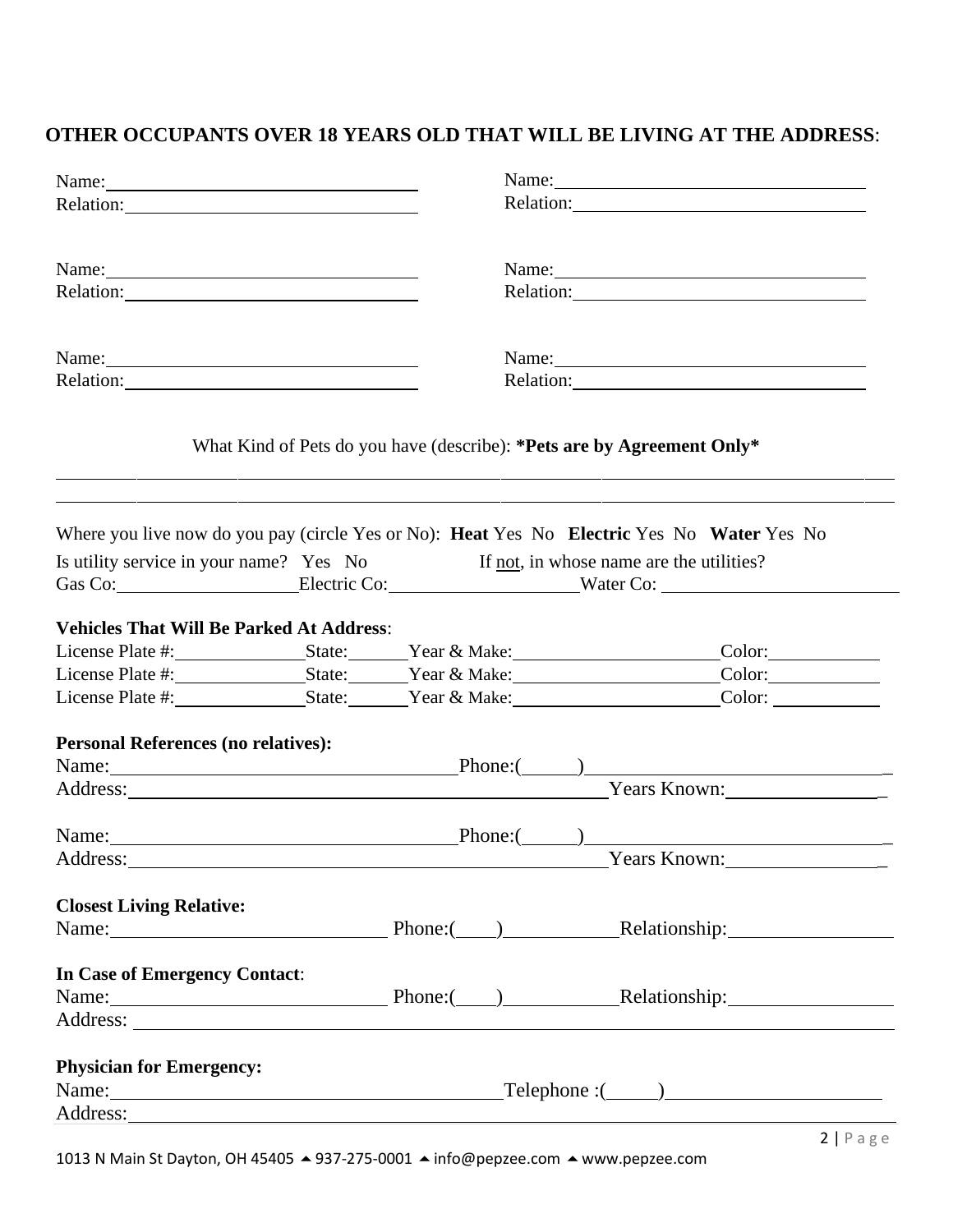#### **JOB HISTORY**

| <b>Current</b>                                                                                                                                                                                                                 |  |             |                        |
|--------------------------------------------------------------------------------------------------------------------------------------------------------------------------------------------------------------------------------|--|-------------|------------------------|
| Employer: Supervisor: Supervisor:                                                                                                                                                                                              |  |             |                        |
|                                                                                                                                                                                                                                |  |             |                        |
| Telephone: (Campaigne Land Position: Position: Position: Campaigne Land Position: Campaigne Land Position: Campaigne Land Position: Campaigne Land Position: Campaigne Land Position: Campaigne Land Position: Campaigne Land  |  |             |                        |
|                                                                                                                                                                                                                                |  |             |                        |
| Monthly Income After Taxes: \$                                                                                                                                                                                                 |  |             |                        |
|                                                                                                                                                                                                                                |  |             |                        |
| <b>Second/Previous (Circle One)</b>                                                                                                                                                                                            |  |             |                        |
| Employer: Supervisor: Supervisor: Supervisor: Supervisor: Zip:                                                                                                                                                                 |  |             |                        |
|                                                                                                                                                                                                                                |  |             |                        |
| Start Date (Month/Year) End Date (Month/Year)                                                                                                                                                                                  |  |             |                        |
| Monthly Income After Taxes: \$                                                                                                                                                                                                 |  |             |                        |
|                                                                                                                                                                                                                                |  |             |                        |
|                                                                                                                                                                                                                                |  |             |                        |
| <b>Third/Previous (Circle One)</b>                                                                                                                                                                                             |  |             |                        |
| Employer: Supervisor: Supervisor:                                                                                                                                                                                              |  |             |                        |
| Address: City: State: Zip:                                                                                                                                                                                                     |  |             |                        |
| Telephone: (Champion Communication Contract Communication Communication Communication Communication Communication Communication Communication Communication Communication Communication Communication Communication Communicat |  |             |                        |
| Start Date (Month/Year) End Date (Month/Year)                                                                                                                                                                                  |  |             |                        |
| Monthly Income After Taxes: \$                                                                                                                                                                                                 |  |             |                        |
|                                                                                                                                                                                                                                |  |             |                        |
|                                                                                                                                                                                                                                |  |             |                        |
| Other Sources of Current Income (SSI, SSDI, Food Stamps, OWF, Child Support, Pension, etc):                                                                                                                                    |  |             |                        |
|                                                                                                                                                                                                                                |  |             | Monthly: \$            |
| <u> 1989 - Johann Barnett, fransk politiker (</u>                                                                                                                                                                              |  |             | Monthly: $\frac{1}{2}$ |
| Monthly: \$                                                                                                                                                                                                                    |  |             |                        |
|                                                                                                                                                                                                                                |  | Monthly: \$ |                        |
| (must show proof of this income to be included)                                                                                                                                                                                |  |             |                        |
|                                                                                                                                                                                                                                |  |             |                        |
| <b>Financial References:</b>                                                                                                                                                                                                   |  |             |                        |
| Bank Name                                                                                                                                                                                                                      |  |             |                        |
| Do you have a checking account?<br>Savings account?<br>Savings account?                                                                                                                                                        |  |             |                        |
| <b>Payee Information:</b>                                                                                                                                                                                                      |  |             |                        |
|                                                                                                                                                                                                                                |  |             |                        |
| Phone: $\qquad \qquad$                                                                                                                                                                                                         |  |             |                        |
|                                                                                                                                                                                                                                |  |             |                        |
|                                                                                                                                                                                                                                |  |             |                        |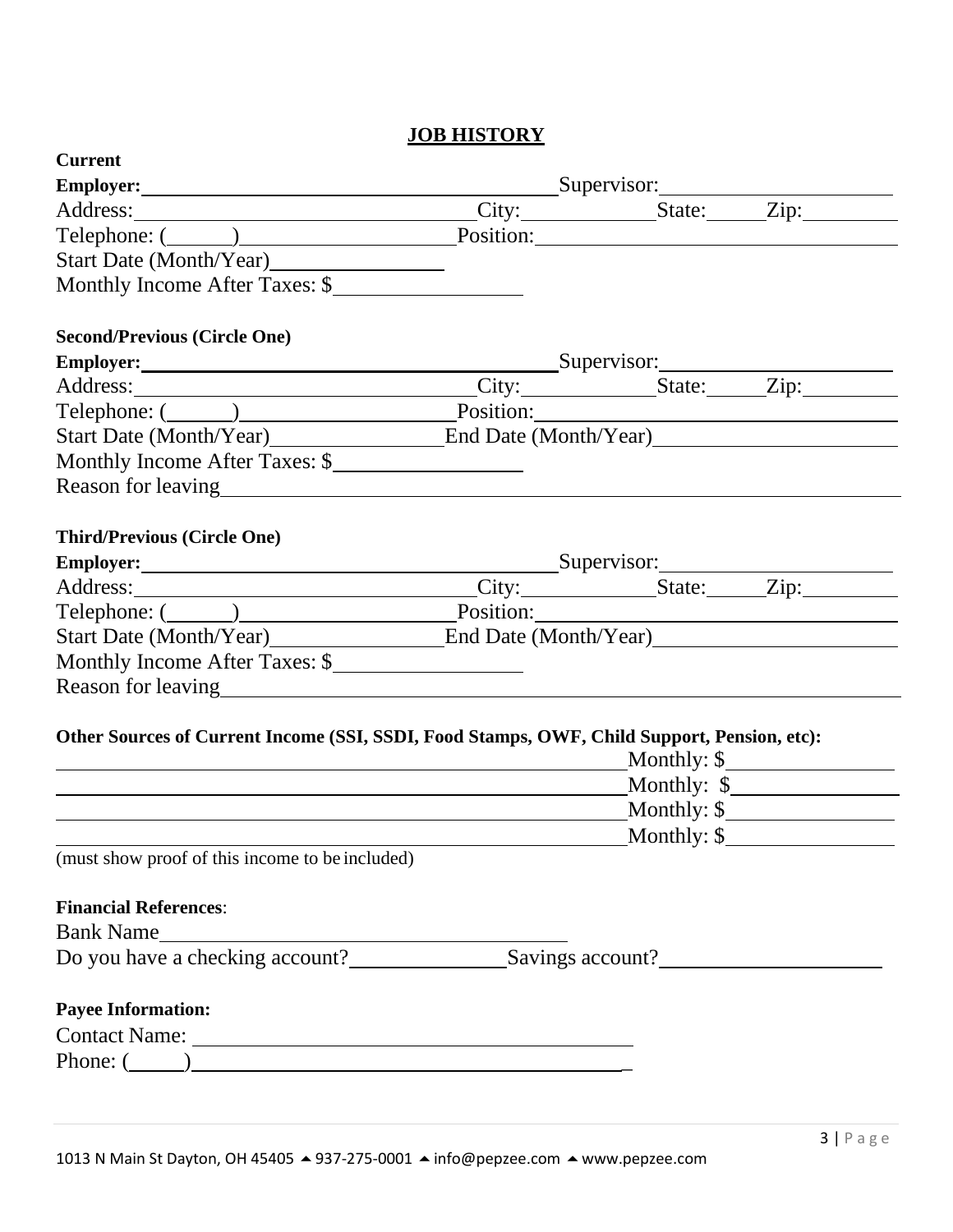1. If this Application is accepted, do you have the first month rent and deposit? Yes No If No, how much do you have now? \$ 2. When do you want to move? Now 1st of Month After 1st Other 3. Have you ever filed bankruptcy? Yes No 4. Have you had **any** criminal convictions within the last 10 years? Yes No 5. Have you **EVER** been served an eviction notice or been asked to vacate a property you were renting? Yes No 6. Have you ever willfully or intentionally refused to pay rent when due? Yes No 7. Have you ever changed your name? Yes No If your answer is "yes" to any of the above questions, provide explanation below:

### **Explanation of Questions 4-7:**

**I have re-examined the information which I have provided on this application, and I agree that it is true and complete. I understand that providing false or incomplete information on this application shall be grounds for rejection of my application and/or immediate eviction.**

### **By signing this application, I agree to:**

- 1. Sign the Owner/Agent's Lease Agreement and any related addendums within 30days of acceptance of this application;
- 2. Pay my Security Deposit with a certified check, cashier's check, or money order within 30 days of the acceptance of this application;
- 3. Pay the first monthly rental installment with a certified check, cashier's check, or money order prior to receiving keys or taking occupancy.
- *4.* I will have the appropriate utilities turned on before receiving keys or taking occupancy *(Utilities must be in leaseholder's name.)*

| (PLEASE INTIAL) DP&L        | Vectren  | Water |                    |
|-----------------------------|----------|-------|--------------------|
| <b>Applicant Signature:</b> |          | Date: |                    |
|                             | <u>E</u> |       | $4   P \text{age}$ |